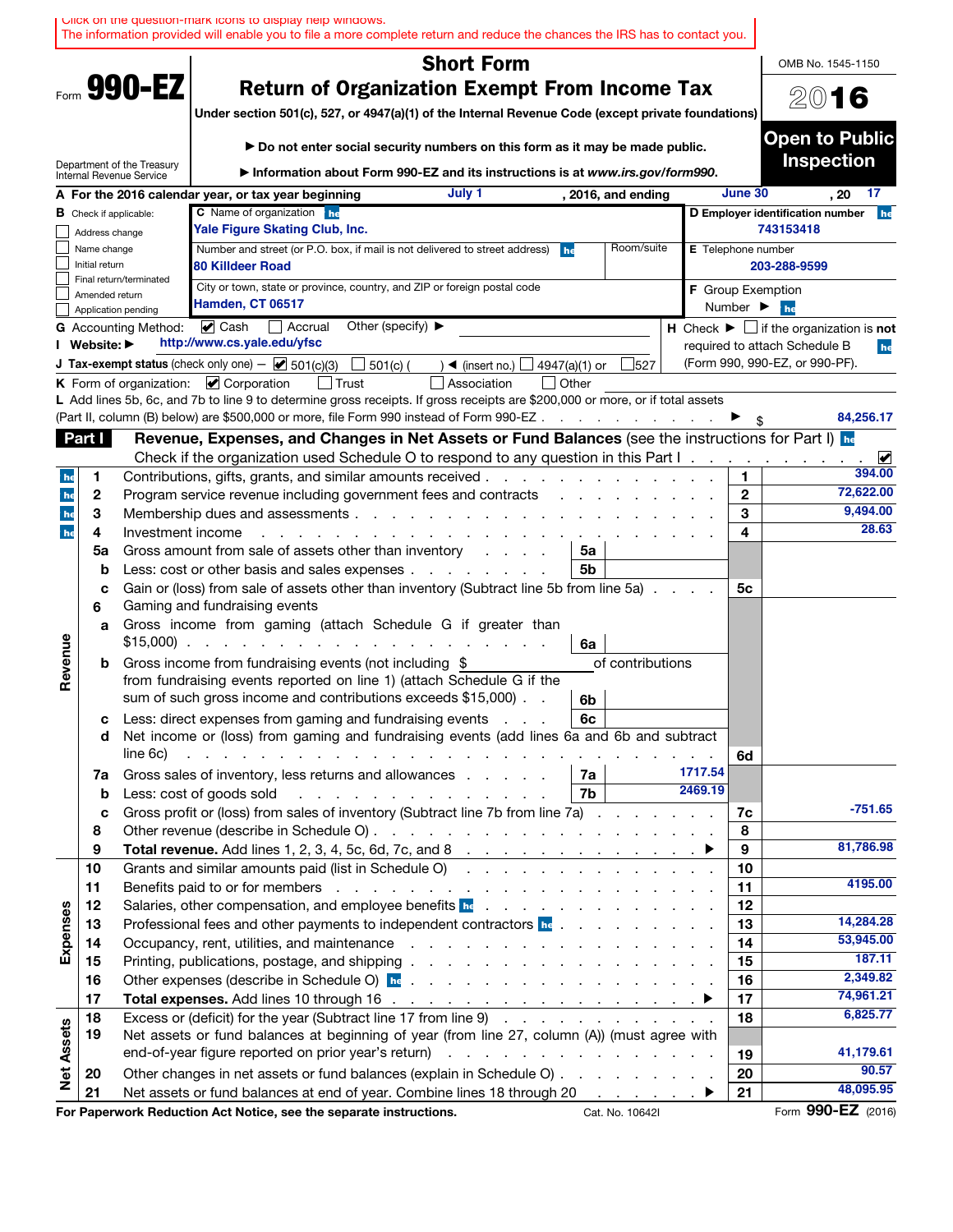|     | <b>Balance Sheets</b> (see the instructions for Part II)<br>Part II                                                                                                                                                            |                                                      |                                       |                                                                         |          |                             |
|-----|--------------------------------------------------------------------------------------------------------------------------------------------------------------------------------------------------------------------------------|------------------------------------------------------|---------------------------------------|-------------------------------------------------------------------------|----------|-----------------------------|
|     | Check if the organization used Schedule O to respond to any question in this Part II                                                                                                                                           |                                                      |                                       |                                                                         |          | $\blacktriangleright$       |
|     |                                                                                                                                                                                                                                |                                                      |                                       | (A) Beginning of year                                                   |          | (B) End of year             |
| 22  | Cash, savings, and investments                                                                                                                                                                                                 |                                                      |                                       | 42,054.61 22                                                            |          | 49,002.45                   |
| 23  | Land and buildings.                                                                                                                                                                                                            |                                                      |                                       | $1,497.00$ 24                                                           | 23       |                             |
| 24  | Other assets (describe in Schedule O)                                                                                                                                                                                          |                                                      |                                       | $\overline{43,551.61}$ 25                                               |          | 1,313.50<br>50,315.95       |
| 25  | Total assets                                                                                                                                                                                                                   |                                                      |                                       | $\overline{2,372.00}$ 26                                                |          | 2,220.00                    |
| 26  | Total liabilities (describe in Schedule O) (example and a set of the set of the set of the set of the set of the set of the set of the set of the set of the set of the set of the set of the set of the set of the set of the |                                                      |                                       | $\overline{41,179.61}$ 27                                               |          | 48,095.95                   |
| 27  | <b>Net assets or fund balances</b> (line 27 of column (B) must agree with line 21)                                                                                                                                             |                                                      |                                       |                                                                         |          |                             |
|     | Part III<br>Statement of Program Service Accomplishments (see the instructions for Part III)                                                                                                                                   |                                                      |                                       |                                                                         |          | <b>Expenses</b>             |
|     | Check if the organization used Schedule O to respond to any question in this Part III<br>Educational and recreational programs involving skating.                                                                              |                                                      |                                       |                                                                         |          | (Required for section       |
|     | What is the organization's primary exempt purpose?                                                                                                                                                                             |                                                      |                                       |                                                                         |          | $501(c)(3)$ and $501(c)(4)$ |
|     | Describe the organization's program service accomplishments for each of its three largest program services,                                                                                                                    |                                                      |                                       |                                                                         | others.) | organizations; optional for |
|     | as measured by expenses. In a clear and concise manner, describe the services provided, the number of                                                                                                                          |                                                      |                                       |                                                                         |          |                             |
|     | persons benefited, and other relevant information for each program title.<br>We provided a total of 194.25 hours of instruction, practice, testing, performance, and competition on 72 days.                                   |                                                      |                                       |                                                                         |          |                             |
| 28  | 180 club members were served, plus a substantial but unknown number of community people.                                                                                                                                       |                                                      |                                       |                                                                         |          |                             |
|     | Member participation and accomplishments were registered with the national organization, USFSA.                                                                                                                                |                                                      |                                       |                                                                         |          |                             |
|     |                                                                                                                                                                                                                                |                                                      |                                       |                                                                         |          |                             |
| he  | (Grants \$                                                                                                                                                                                                                     | ) If this amount includes foreign grants, check here |                                       | $\blacktriangleright$ $\sqcup$                                          | 28a      | 74,961.21                   |
| 29  |                                                                                                                                                                                                                                |                                                      |                                       |                                                                         |          |                             |
|     |                                                                                                                                                                                                                                |                                                      |                                       |                                                                         |          |                             |
|     |                                                                                                                                                                                                                                |                                                      |                                       |                                                                         |          |                             |
|     | (Grants \$                                                                                                                                                                                                                     | ) If this amount includes foreign grants, check here |                                       |                                                                         | 29a      |                             |
| 30  |                                                                                                                                                                                                                                |                                                      |                                       |                                                                         |          |                             |
|     |                                                                                                                                                                                                                                |                                                      |                                       |                                                                         |          |                             |
|     |                                                                                                                                                                                                                                |                                                      |                                       |                                                                         |          |                             |
|     | (Grants \$                                                                                                                                                                                                                     | If this amount includes foreign grants, check here   |                                       |                                                                         | 30a      |                             |
|     |                                                                                                                                                                                                                                |                                                      |                                       |                                                                         |          |                             |
|     | Other program services (describe in Schedule O)                                                                                                                                                                                | and a series of the contract of the contract of the  |                                       |                                                                         |          |                             |
|     | (Grants \$                                                                                                                                                                                                                     | ) If this amount includes foreign grants, check here |                                       |                                                                         | 31a      |                             |
|     | 32 Total program service expenses (add lines 28a through 31a)                                                                                                                                                                  |                                                      |                                       |                                                                         | 32       |                             |
|     | List of Officers, Directors, Trustees, and Key Employees (list each one even if not compensated—see the instructions for Part IV)<br><b>Part IV</b>                                                                            |                                                      |                                       |                                                                         |          |                             |
|     | Check if the organization used Schedule O to respond to any question in this Part IV                                                                                                                                           |                                                      |                                       |                                                                         |          | .                           |
|     |                                                                                                                                                                                                                                | (b) Average                                          | (c) Reportable he                     | (d) Health benefits,                                                    |          |                             |
|     | (a) Name and title<br>he                                                                                                                                                                                                       | hours per week                                       | compensation<br>(Forms W-2/1099-MISC) | contributions to employee (e) Estimated amount of<br>benefit plans, and |          | other compensation          |
|     |                                                                                                                                                                                                                                | devoted to position                                  | (if not paid, enter -0-)              | deferred compensation                                                   |          |                             |
|     | <b>Nancy Brittingham</b>                                                                                                                                                                                                       |                                                      |                                       |                                                                         |          |                             |
|     | 108 Scenic Drive, Berlin, CT 06037                                                                                                                                                                                             | President (6)                                        |                                       |                                                                         |          |                             |
|     | <b>Michael Fischer</b>                                                                                                                                                                                                         |                                                      |                                       |                                                                         |          |                             |
|     | 80 Killdeer Road, Hamden, CT 06517                                                                                                                                                                                             | <b>Vice President (5)</b>                            |                                       |                                                                         |          |                             |
|     | <b>Mary Lee</b>                                                                                                                                                                                                                |                                                      |                                       |                                                                         |          |                             |
|     | Mary Lee 70 Lyon Street, New Haven, CT 06511                                                                                                                                                                                   | Membership chr (5)                                   |                                       |                                                                         |          |                             |
|     | <b>Alice Fischer</b>                                                                                                                                                                                                           |                                                      |                                       |                                                                         |          |                             |
|     |                                                                                                                                                                                                                                | <b>Treasurer (10)</b>                                |                                       |                                                                         |          |                             |
|     | 80 Killdeer Road, Hamden, CT 06517                                                                                                                                                                                             |                                                      |                                       |                                                                         |          |                             |
|     | <b>Merceditas Villanueva</b>                                                                                                                                                                                                   | Secretary (2)                                        |                                       |                                                                         |          |                             |
|     | 34 Autumn Street, New Haven, CT 06511                                                                                                                                                                                          |                                                      |                                       |                                                                         |          |                             |
|     | <b>Eva Sapi</b>                                                                                                                                                                                                                | Director (2)                                         |                                       |                                                                         |          | 74,961.21                   |
|     | 22 Pleasant Lane, Madison, CT 06443<br><b>Peter Ellis</b>                                                                                                                                                                      |                                                      |                                       |                                                                         |          |                             |
|     |                                                                                                                                                                                                                                | <b>Vice President (2)</b>                            |                                       |                                                                         |          |                             |
|     | 34 Autumn Street, New Haven, CT 06511                                                                                                                                                                                          |                                                      |                                       |                                                                         |          |                             |
|     | <b>John Cain</b>                                                                                                                                                                                                               | Program direct(10)                                   |                                       |                                                                         |          |                             |
|     | 19 Cherry Hill Road, Branford, CT 06405                                                                                                                                                                                        |                                                      | 3,418.62                              |                                                                         |          |                             |
|     | <b>James Nikkel</b>                                                                                                                                                                                                            | Director(2)                                          |                                       |                                                                         |          |                             |
|     | 5 Salem Road, North Haven, CT 06473                                                                                                                                                                                            |                                                      |                                       |                                                                         |          |                             |
|     | <b>Susan Olson</b>                                                                                                                                                                                                             | Director(2)                                          |                                       |                                                                         |          |                             |
| 31. | 835 Elm St. #A1, New Haven, CT 06511                                                                                                                                                                                           |                                                      |                                       |                                                                         |          |                             |
|     | <b>Susan Barile</b><br>369 Reeds Gap Road, Northford, CT                                                                                                                                                                       | Director(2)                                          |                                       |                                                                         |          |                             |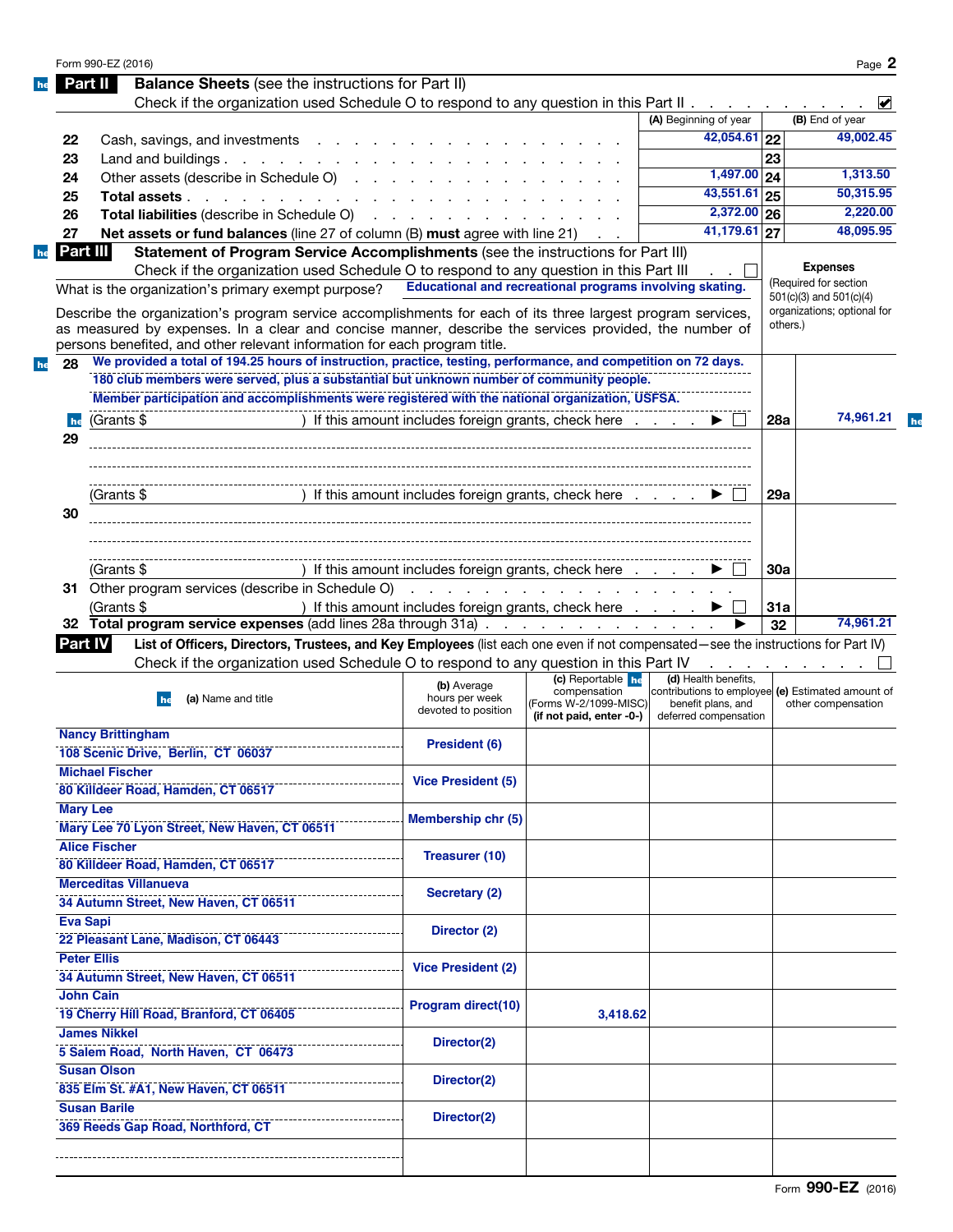|          | Form 990-EZ (2016)                                                                                                                                                                                                                                                                                                                                                      |                            |            | Page 3               |
|----------|-------------------------------------------------------------------------------------------------------------------------------------------------------------------------------------------------------------------------------------------------------------------------------------------------------------------------------------------------------------------------|----------------------------|------------|----------------------|
| Part V   | Other Information (Note the Schedule A and personal benefit contract statement requirements in the                                                                                                                                                                                                                                                                      |                            |            |                      |
|          | instructions for Part V) Check if the organization used Schedule O to respond to any question in this Part V.                                                                                                                                                                                                                                                           |                            |            |                      |
| 33       | Did the organization engage in any significant activity not previously reported to the IRS? If "Yes," provide a                                                                                                                                                                                                                                                         |                            | <b>Yes</b> | No                   |
|          |                                                                                                                                                                                                                                                                                                                                                                         | 33                         |            |                      |
| 34       | Were any significant changes made to the organizing or governing documents? If "Yes," attach a conformed<br>copy of the amended documents if they reflect a change to the organization's name. Otherwise, explain the<br>change on Schedule O (see instructions)<br>and the contract of the con-<br>and a strain and a strain                                           | 34                         |            |                      |
| 35a      | Did the organization have unrelated business gross income of \$1,000 or more during the year from business<br>activities (such as those reported on lines 2, 6a, and 7a, among others)?                                                                                                                                                                                 | 35a                        |            |                      |
| b        | If "Yes," to line 35a, has the organization filed a Form 990-T for the year? If "No," provide an explanation in Schedule O                                                                                                                                                                                                                                              | 35b                        |            |                      |
| C        | Was the organization a section 501(c)(4), 501(c)(5), or 501(c)(6) organization subject to section 6033(e) notice,<br>reporting, and proxy tax requirements during the year? If "Yes," complete Schedule C, Part III                                                                                                                                                     | 35c                        |            | $\checkmark$         |
| 36       | Did the organization undergo a liquidation, dissolution, termination, or significant disposition of net assets<br>during the year? If "Yes," complete applicable parts of Schedule N<br>the company of the company                                                                                                                                                      | 36                         |            |                      |
| 37a      | Enter amount of political expenditures, direct or indirect, as described in the instructions ><br>37a                                                                                                                                                                                                                                                                   |                            |            |                      |
| b<br>38a | Did the organization borrow from, or make any loans to, any officer, director, trustee, or key employee or were                                                                                                                                                                                                                                                         | 37 <sub>b</sub>            |            | V                    |
|          | any such loans made in a prior year and still outstanding at the end of the tax year covered by this return?                                                                                                                                                                                                                                                            | 38a                        |            | $\blacktriangledown$ |
| b        | If "Yes," complete Schedule L, Part II and enter the total amount involved<br>38b<br>and the state of                                                                                                                                                                                                                                                                   |                            |            |                      |
| 39<br>a  | Section 501(c)(7) organizations. Enter:<br>Initiation fees and capital contributions included on line 9<br>39a                                                                                                                                                                                                                                                          |                            |            |                      |
| b        | Gross receipts, included on line 9, for public use of club facilities<br>39 <sub>b</sub><br>and a state of the state of the                                                                                                                                                                                                                                             |                            |            |                      |
| 40a      | Section 501(c)(3) organizations. Enter amount of tax imposed on the organization during the year under:<br>section 4911 ▶<br>; section 4912 $\blacktriangleright$<br>: section 4955 $\blacktriangleright$                                                                                                                                                               |                            |            |                      |
|          | Section 501(c)(3), 501(c)(4), and 501(c)(29) organizations. Did the organization engage in any section 4958                                                                                                                                                                                                                                                             |                            |            |                      |
|          | excess benefit transaction during the year, or did it engage in an excess benefit transaction in a prior year<br>that has not been reported on any of its prior Forms 990 or 990-EZ? If "Yes," complete Schedule L, Part I                                                                                                                                              | 40 <sub>b</sub>            |            |                      |
| c        | Section 501(c)(3), 501(c)(4), and 501(c)(29) organizations. Enter amount of tax imposed<br>on organization managers or disqualified persons during the year under sections 4912,<br>4955, and 4958                                                                                                                                                                      |                            |            |                      |
| d        | Section 501(c)(3), 501(c)(4), and 501(c)(29) organizations. Enter amount of tax on line                                                                                                                                                                                                                                                                                 |                            |            |                      |
| е        | All organizations. At any time during the tax year, was the organization a party to a prohibited tax shelter                                                                                                                                                                                                                                                            | 40e                        |            |                      |
| 41       | List the states with which a copy of this return is filed $\blacktriangleright$                                                                                                                                                                                                                                                                                         |                            |            |                      |
|          | 42a The organization's books are in care of > Alice E. Fischer<br>Telephone no. ▶<br>Located at ▶ 80 Killdeer Road, Hamden, CT                                                                                                                                                                                                                                          | 203-288-9599<br>06517-3528 |            |                      |
|          | $ZIP + 4$<br>Located at $\triangleright$ curvative ridial, ratified the organization have an interest in or a signature or other authority over<br>b At any time during the calendar year, did the organization have an interest in or a signature or o                                                                                                                 |                            | Yes No     |                      |
|          | a financial account in a foreign country (such as a bank account, securities account, or other financial account)?<br>If "Yes," enter the name of the foreign country: ▶                                                                                                                                                                                                | 42b                        |            | ✔                    |
|          | See the instructions for exceptions and filing requirements for FinCEN Form 114, Report of Foreign Bank and<br>Financial Accounts (FBAR).                                                                                                                                                                                                                               |                            |            |                      |
| c        | At any time during the calendar year, did the organization maintain an office outside the United States?<br>If "Yes," enter the name of the foreign country: ▶                                                                                                                                                                                                          | 42c                        |            |                      |
| 43       | Section 4947(a)(1) nonexempt charitable trusts filing Form 990-EZ in lieu of Form 1041-Check here .<br>and enter the amount of tax-exempt interest received or accrued during the tax year $\ldots$<br>43                                                                                                                                                               |                            |            |                      |
|          |                                                                                                                                                                                                                                                                                                                                                                         |                            | Yes        | No                   |
| 44a      | Did the organization maintain any donor advised funds during the year? If "Yes," Form 990 must be                                                                                                                                                                                                                                                                       | 44a                        |            |                      |
| b        | Did the organization operate one or more hospital facilities during the year? If "Yes," Form 990 must be<br>completed instead of Form 990-EZ<br>المتعاون والمتعاون والمتعاون والمتعاون والمتعاونة والمتعاونة والمتعاونة والمتعاونة                                                                                                                                      | 44b                        |            |                      |
| с        | Did the organization receive any payments for indoor tanning services during the year?                                                                                                                                                                                                                                                                                  | 44c                        |            |                      |
| d        | If "Yes" to line 44c, has the organization filed a Form 720 to report these payments? If "No," provide an<br>explanation in Schedule O<br>and a construction of the construction of the construction of the construction of the construction of the construction of the construction of the construction of the construction of the construction of the construction of | 44d                        |            |                      |
| 45а      | Did the organization have a controlled entity within the meaning of section 512(b)(13)?                                                                                                                                                                                                                                                                                 | 45a                        |            | V                    |
| b        | Did the organization receive any payment from or engage in any transaction with a controlled entity within the<br>meaning of section 512(b)(13)? If "Yes," Form 990 and Schedule R may need to be completed instead of                                                                                                                                                  |                            |            |                      |
|          |                                                                                                                                                                                                                                                                                                                                                                         | 45b                        |            |                      |

|  | Form 990-EZ (2016) |  |
|--|--------------------|--|
|--|--------------------|--|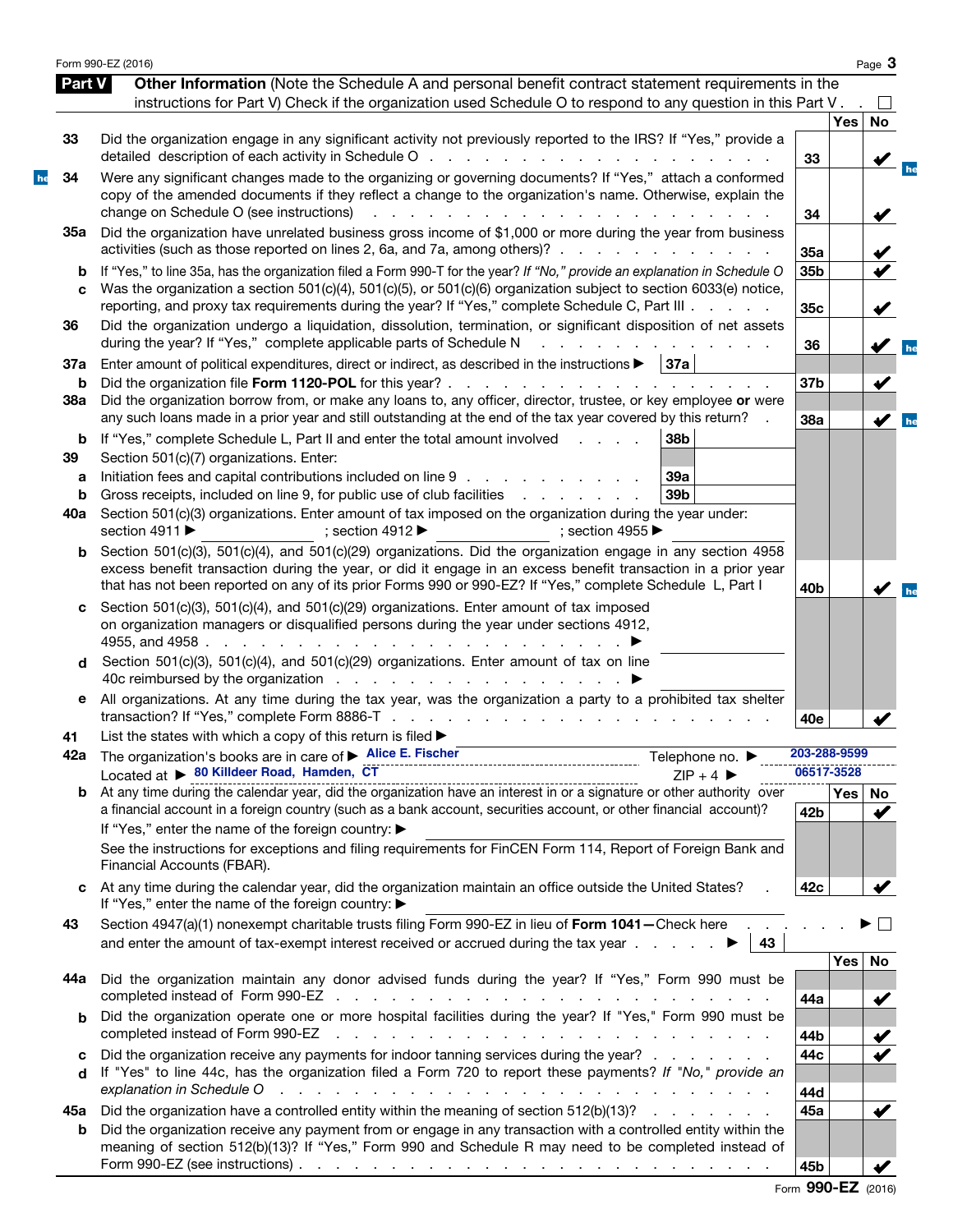| 46                                       | Form 990-EZ (2016)<br>Did the organization engage, directly or indirectly, in political campaign activities on behalf of or in opposition<br>to candidates for public office? If "Yes," complete Schedule C, Part I.                                                                                                     |                                                                                 |                                                         |      |                                                                                                  | 46                                            | <b>Yes</b> | Page<br>No<br>$\sqrt{2}$ |
|------------------------------------------|--------------------------------------------------------------------------------------------------------------------------------------------------------------------------------------------------------------------------------------------------------------------------------------------------------------------------|---------------------------------------------------------------------------------|---------------------------------------------------------|------|--------------------------------------------------------------------------------------------------|-----------------------------------------------|------------|--------------------------|
| Part VI                                  | Section 501(c)(3) organizations only<br>All section 501(c)(3) organizations must answer questions 47-49b and 52, and complete the tables for lines<br>50 and 51.                                                                                                                                                         |                                                                                 |                                                         |      |                                                                                                  |                                               |            |                          |
|                                          | Check if the organization used Schedule O to respond to any question in this Part VI                                                                                                                                                                                                                                     |                                                                                 |                                                         |      |                                                                                                  |                                               | <b>Yes</b> | No                       |
| 47                                       | Did the organization engage in lobbying activities or have a section 501(h) election in effect during the tax<br>vear? If "Yes," complete Schedule C, Part II                                                                                                                                                            |                                                                                 |                                                         |      |                                                                                                  | 47                                            |            |                          |
| 48                                       | Is the organization a school as described in section $170(b)(1)(A)(ii)$ ? If "Yes," complete Schedule E                                                                                                                                                                                                                  |                                                                                 |                                                         |      |                                                                                                  | 48                                            |            |                          |
| 49а                                      | Did the organization make any transfers to an exempt non-charitable related organization?                                                                                                                                                                                                                                |                                                                                 |                                                         |      |                                                                                                  | 49a                                           |            |                          |
| b                                        | If "Yes," was the related organization a section 527 organization?                                                                                                                                                                                                                                                       |                                                                                 | the contract of the contract of the contract of         |      |                                                                                                  | 49b                                           |            |                          |
| 50                                       | Complete this table for the organization's five highest compensated employees (other than officers, directors, trustees, and key<br>employees) who each received more than \$100,000 of compensation from the organization. If there is none, enter "None."                                                              |                                                                                 |                                                         |      |                                                                                                  |                                               |            |                          |
|                                          | (a) Name and title of each employee                                                                                                                                                                                                                                                                                      | (b) Average<br>hours per week<br>devoted to position                            | (c) Reportable<br>compensation<br>(Forms W-2/1099-MISC) |      | (d) Health benefits,<br>contributions to employee<br>benefit plans, and deferred<br>compensation | (e) Estimated amount of<br>other compensation |            |                          |
| None                                     |                                                                                                                                                                                                                                                                                                                          |                                                                                 |                                                         |      |                                                                                                  |                                               |            |                          |
|                                          |                                                                                                                                                                                                                                                                                                                          |                                                                                 |                                                         |      |                                                                                                  |                                               |            |                          |
|                                          |                                                                                                                                                                                                                                                                                                                          |                                                                                 |                                                         |      |                                                                                                  |                                               |            |                          |
|                                          |                                                                                                                                                                                                                                                                                                                          |                                                                                 |                                                         |      |                                                                                                  |                                               |            |                          |
|                                          |                                                                                                                                                                                                                                                                                                                          |                                                                                 |                                                         |      |                                                                                                  |                                               |            |                          |
|                                          |                                                                                                                                                                                                                                                                                                                          |                                                                                 |                                                         |      |                                                                                                  |                                               |            |                          |
|                                          |                                                                                                                                                                                                                                                                                                                          |                                                                                 |                                                         |      |                                                                                                  |                                               |            |                          |
|                                          | f Total number of other employees paid over \$100,000                                                                                                                                                                                                                                                                    |                                                                                 | none                                                    |      |                                                                                                  |                                               |            |                          |
|                                          | Complete this table for the organization's five highest compensated independent contractors who each received more than<br>\$100,000 of compensation from the organization. If there is none, enter "None."<br>(a) Name and business address of each independent contractor                                              |                                                                                 | (b) Type of service                                     |      |                                                                                                  | (c) Compensation                              |            |                          |
|                                          |                                                                                                                                                                                                                                                                                                                          |                                                                                 |                                                         |      |                                                                                                  |                                               |            |                          |
|                                          |                                                                                                                                                                                                                                                                                                                          |                                                                                 |                                                         |      |                                                                                                  |                                               |            |                          |
|                                          |                                                                                                                                                                                                                                                                                                                          |                                                                                 |                                                         |      |                                                                                                  |                                               |            |                          |
|                                          |                                                                                                                                                                                                                                                                                                                          |                                                                                 |                                                         |      |                                                                                                  |                                               |            |                          |
|                                          |                                                                                                                                                                                                                                                                                                                          |                                                                                 |                                                         |      |                                                                                                  |                                               |            |                          |
|                                          |                                                                                                                                                                                                                                                                                                                          |                                                                                 |                                                         |      |                                                                                                  |                                               |            |                          |
|                                          |                                                                                                                                                                                                                                                                                                                          |                                                                                 |                                                         |      |                                                                                                  |                                               |            |                          |
| 51<br>none                               | d Total number of other independent contractors each receiving over \$100,000                                                                                                                                                                                                                                            |                                                                                 |                                                         |      |                                                                                                  | none                                          |            |                          |
|                                          | Did the organization complete Schedule A? Note: All section 501(c)(3) organizations must attach a<br>completed Schedule A                                                                                                                                                                                                | the contract of the contract of the contract of the contract of the contract of |                                                         |      |                                                                                                  | DI <b>Z</b> Yes                               |            | No                       |
|                                          | Under penalties of perjury, I declare that I have examined this return, including accompanying schedules and statements, and to the best of my knowledge and belief, it is<br>true, correct, and complete. Declaration of preparer (other than officer) is based on all information of which preparer has any knowledge. |                                                                                 |                                                         |      |                                                                                                  |                                               |            |                          |
|                                          | Signature of officer<br>Alice E. Fischer, Treasurer                                                                                                                                                                                                                                                                      | maker                                                                           |                                                         | Date |                                                                                                  | ZU18                                          |            |                          |
|                                          | <b>In</b><br>Type or print name and title<br>Print/Type preparer's name                                                                                                                                                                                                                                                  | Preparer's signature                                                            |                                                         | Date | $Check$ $\Box$                                                                                   | <b>PTIN</b><br>if.                            |            |                          |
| 52<br><b>Sign</b><br><b>Here</b><br>Paid | <b>Preparer</b>                                                                                                                                                                                                                                                                                                          |                                                                                 | ∼                                                       |      | self-employed                                                                                    |                                               |            |                          |
|                                          | Firm's name<br>▶<br><b>Use Only</b><br>Firm's address ▶                                                                                                                                                                                                                                                                  |                                                                                 |                                                         |      | Firm's EIN ▶<br>Phone no.                                                                        |                                               |            |                          |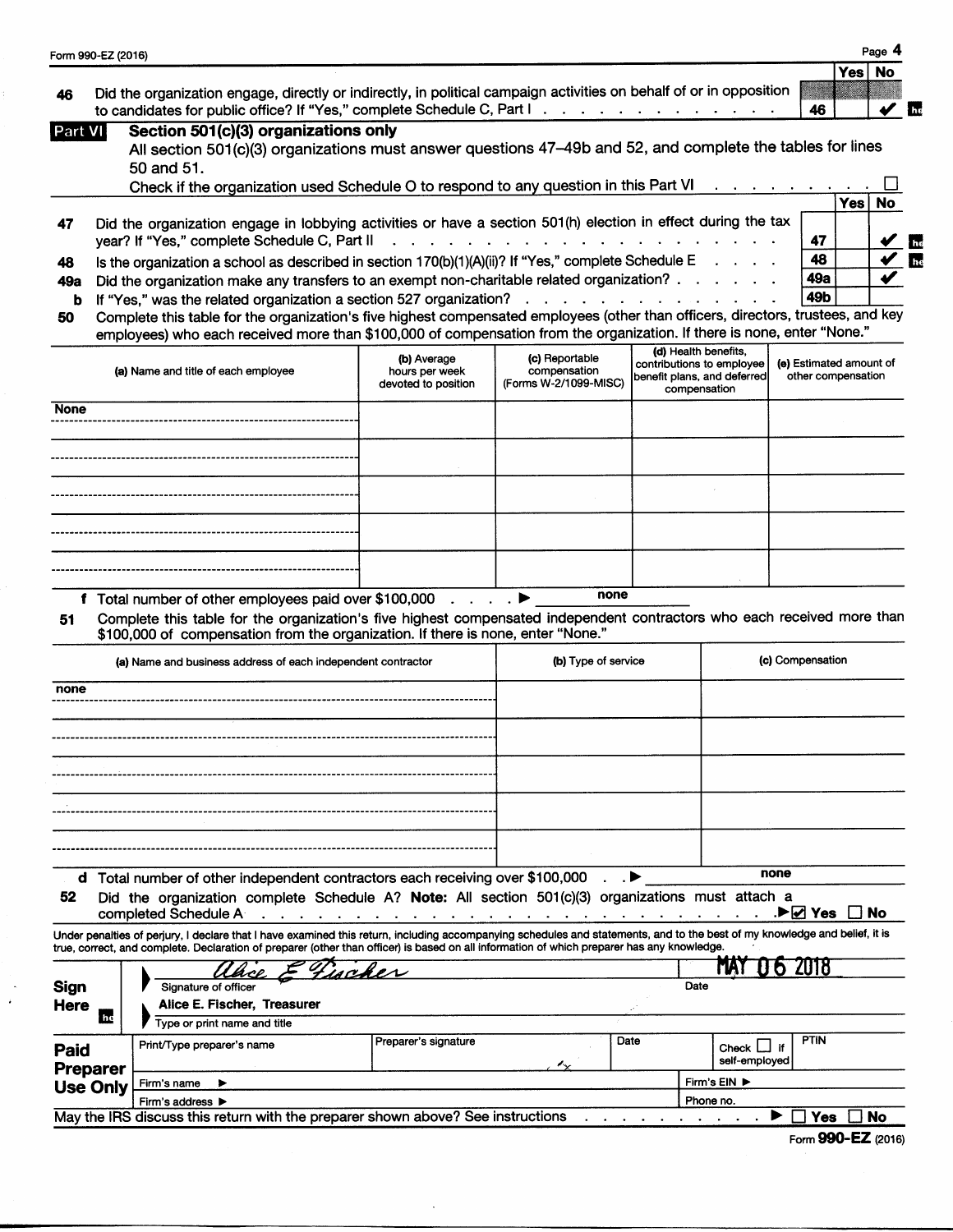## SCHEDULE A

|  |  |  | (Form 990 or 990-EZ) |  |
|--|--|--|----------------------|--|
|--|--|--|----------------------|--|

## Public Charity Status and Public Support

Complete if the organization is a section 501(c)(3) organization or a section 4947(a)(1) nonexempt charitable trust. Attach to Form 990 or Form 990-EZ.

Department of the Treasury Internal Revenue Service

| 2016                                       |
|--------------------------------------------|
| <b>Open to Public</b><br><b>Inspection</b> |

OMB No. 1545-0047

| ▶ Information about Schedule A (Form 990 or 990-EZ) and its instructions is at www.irs.gov/form990. |  |
|-----------------------------------------------------------------------------------------------------|--|
|-----------------------------------------------------------------------------------------------------|--|

| <b>DAMI</b>                    |                                       |
|--------------------------------|---------------------------------------|
| Yale Figure Skating Club, Inc. | 74-3153418                            |
| Name of the organization       | <b>Employer identification number</b> |

**Part I** Reason for Public Charity Status (All organizations must complete this part.) See instructions.

- The organization is not a private foundation because it is: (For lines 1 through 12, check only one box.)
	- 1  $\Box$  A church, convention of churches, or association of churches described in section 170(b)(1)(A)(i).
	- 2  $\Box$  A school described in section 170(b)(1)(A)(ii). (Attach Schedule E (Form 990 or 990-EZ).)
	- 3  $\Box$  A hospital or a cooperative hospital service organization described in section 170(b)(1)(A)(iii).
	- 4  $\Box$  A medical research organization operated in conjunction with a hospital described in **section 170(b)(1)(A)(iii).** Enter the hospital's name, city, and state:
	- $5 \cap$  An organization operated for the benefit of a college or university owned or operated by a governmental unit described in section 170(b)(1)(A)(iv). (Complete Part II.)
	- 6  $\Box$  A federal, state, or local government or governmental unit described in section 170(b)(1)(A)(v).
	- 7 An organization that normally receives a substantial part of its support from a governmental unit or from the general public described in section 170(b)(1)(A)(vi). (Complete Part II.)
	- 8 A community trust described in section 170(b)(1)(A)(vi). (Complete Part II.)
	- **9**  $\Box$  An agricultural research organization described in section 170(b)(1)(A)(ix) operated in conjunction with a land-grant college or university or a non-land-grant college of agriculture (see instructions). Enter the name, city, and state of the college or university:
- 10 An organization that normally receives: (1) more than 33<sup>1</sup>/3% of its support from contributions, membership fees, and gross receipts from activities related to its exempt functions—subject to certain exceptions, and (2) no more than 331/3% of its support from gross investment income and unrelated business taxable income (less section 511 tax) from businesses acquired by the organization after June 30, 1975. See section 509(a)(2). (Complete Part III.)
- 11  $\Box$  An organization organized and operated exclusively to test for public safety. See section 509(a)(4).
- 12  $\Box$  An organization organized and operated exclusively for the benefit of, to perform the functions of, or to carry out the purposes of one or more publicly supported organizations described in section 509(a)(1) or section 509(a)(2). See section 509(a)(3). Check the box in lines 12a through 12d that describes the type of supporting organization and complete lines 12e, 12f, and 12g.
	- $a \Box$  Type I. A supporting organization operated, supervised, or controlled by its supported organization(s), typically by giving the supported organization(s) the power to regularly appoint or elect a majority of the directors or trustees of the supporting organization. You must complete Part IV, Sections A and B.
	- $\Box$  **<b>Type II.** A supporting organization supervised or controlled in connection with its supported organization(s), by having control or management of the supporting organization vested in the same persons that control or manage the supported organization(s). You must complete Part IV, Sections A and C.
	- $c \Box$  Type III functionally integrated. A supporting organization operated in connection with, and functionally integrated with, its supported organization(s) (see instructions). You must complete Part IV, Sections A, D, and E.
	- $d \Box$  Type III non-functionally integrated. A supporting organization operated in connection with its supported organization(s) that is not functionally integrated. The organization generally must satisfy a distribution requirement and an attentiveness requirement (see instructions). You must complete Part IV, Sections A and D, and Part V.
	- **e**  $\Box$  Check this box if the organization received a written determination from the IRS that it is a Type I, Type II, Type III functionally integrated, or Type III non-functionally integrated supporting organization.
- f Enter the number of supported organizations . . . . . . . . . . . . . . . . . . . . . . .
- g Provide the following information about the supported organization(s).

|                                    | . .          | $\sim$                                                                              |                                                                   |    |                                                         |                                                       |
|------------------------------------|--------------|-------------------------------------------------------------------------------------|-------------------------------------------------------------------|----|---------------------------------------------------------|-------------------------------------------------------|
| (i) Name of supported organization | $(ii)$ $EIN$ | (iii) Type of organization<br>(described on lines 1-10<br>above (see instructions)) | (iv) Is the organization<br>listed in your governing<br>document? |    | (v) Amount of monetary<br>support (see<br>instructions) | (vi) Amount of<br>other support (see<br>instructions) |
|                                    |              |                                                                                     | Yes                                                               | No |                                                         |                                                       |
| (A)                                |              |                                                                                     |                                                                   |    |                                                         |                                                       |
| (B)                                |              |                                                                                     |                                                                   |    |                                                         |                                                       |
| (C)                                |              |                                                                                     |                                                                   |    |                                                         |                                                       |
| (D)                                |              |                                                                                     |                                                                   |    |                                                         |                                                       |
| (E)                                |              |                                                                                     |                                                                   |    |                                                         |                                                       |
| <b>Total</b>                       |              |                                                                                     |                                                                   |    |                                                         |                                                       |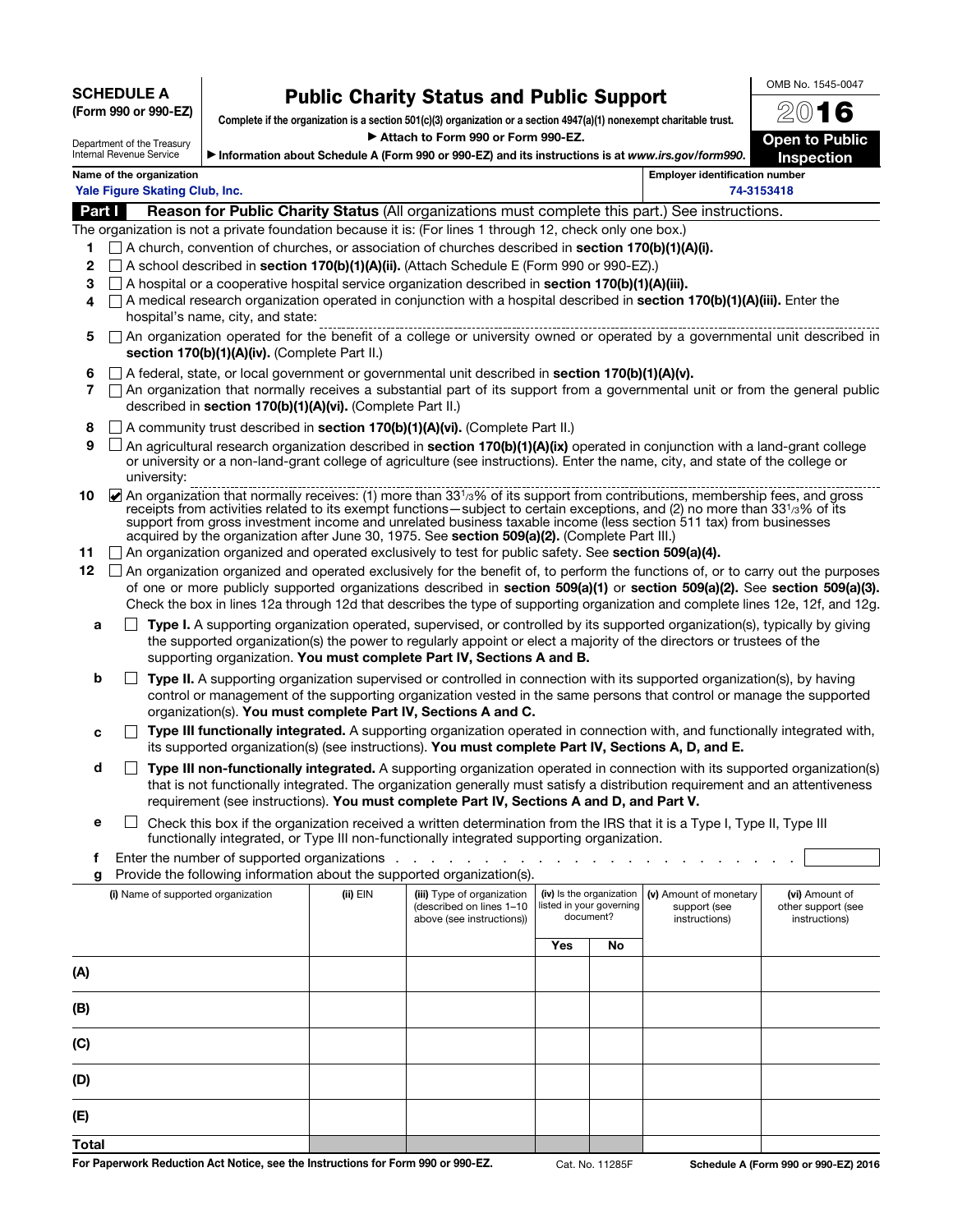Part III Support Schedule for Organizations Described in Section 509(a)(2)

## (Complete only if you checked the box on line 10 of Part I or if the organization failed to qualify under Part II. If the organization fails to qualify under the tests listed below, please complete Part II.) Section A. Public Support Calendar year (or fiscal year beginning in)  $\blacktriangleright$  (a) 2012 (b) 2013 (c) 2014 (d) 2015 (e) 2016 (f) Total 1 Gifts, grants, contributions, and membership fees received. (Do not include any "unusual grants.") **8,145 7,421 7,588 10,043 9,888 43,085** 2 Gross receipts from admissions, merchandise sold or services performed, or facilities furnished in any activity that is related to the organization's tax-exempt purpose . . . **67,557 60,916 61,136 \$59,531 72,622 321,762 3** Gross receipts from activities that are not an unrelated trade or business under section 513 **0 0 0 0 0** 4 Tax revenues levied for the organization's benefit and either paid to or expended on its behalf . . . **0 0 0 0 0** 5 The value of services or facilities furnished by a governmental unit to the organization without charge . . . . **0 0 0 0 0** 6 Total. Add lines 1 through 5. . . . **75,702 68,337 68,724 \$69,574 82,510 364,847** 7a Amounts included on lines 1, 2, and 3 received from disqualified persons . **0 0 0 0 0 b** Amounts included on lines 2 and 3 received from other than disqualified persons that exceed the greater of \$5,000 or 1% of the amount on line 13 for the year **0 0 0 0 0** c Add lines  $7a$  and  $7b$  . . . . . . **0 0 0 0 0** 8 Public support. (Subtract line 7c from  $line 6.)$  . . . . . . . . . . . **364,847** Section B. Total Support Calendar year (or fiscal year beginning in)  $\bullet$  (a) 2012 (b) 2013 (c) 2014 (d) 2015 (e) 2016 (f) Total 9 Amounts from line 6 . . . . . . **75,702 68,337 68,724 \$69,574 82,510 364,847** 10a Gross income from interest, dividends, payments received on securities loans, rents, royalties and income from similar sources . **36 26 29 26 29 146 b** Unrelated business taxable income (less section 511 taxes) from businesses acquired after June 30, 1975 . . . . **0 0 0 0 0 0** c Add lines  $10a$  and  $10b$  . . . . **36 26 29 26 29 146** 11 Net income from unrelated business activities not included in line 10b, whether or not the business is regularly carried on **0 0 0 0 0 0** 12 Other income. Do not include gain or loss from the sale of capital assets (Explain in Part VI.)  $\ldots$   $\ldots$  . . . **0 165 0 0 0 165** 13 Total support. (Add lines 9, 10c, 11, and 12.) . . . . . . . . . . **\$75,738 \$68,528 \$68,753 \$69,600 \$82,539 \$365,158** 14 First five years. If the Form 990 is for the organization's first, second, third, fourth, or fifth tax year as a section 501(c)(3) organization, check this box and stop here . . . . . . . . . . . . . . . . . . . . . . . . . a  $\Box$ Section C. Computation of Public Support Percentage 15 Public support percentage for 2016 (line 8, column (f) divided by line 13, column (f)  $\cdot \cdot \cdot$  . . . . 15 \ 99.92 % **99.92 99.91** 16 Public support percentage from 2015 Schedule A, Part III, line 15 . . . . . . . . . . . . 16 | 99.91 % Section D. Computation of Investment Income Percentage **0.04** 17 Investment income percentage for 2016 (line 10c, column (f) divided by line 13, column (f)  $\ldots$  17  $\vert$  17  $\vert$  0.04 % **0.05** 18 Investment income percentage from 2015 Schedule A, Part III, line 17 . . . . . . . . . . . 18 | 0.05 % 19a 33<sup>1</sup>/<sub>3</sub>% support tests–2016. If the organization did not check the box on line 14, and line 15 is more than 33<sup>1</sup>/<sub>3</sub>%, and line 17 is not more than 331/3%, check this box and **stop here.** The organization qualifies as a publicly supported organization  $\blacksquare$ ✔b 33<sup>1</sup>/<sub>3</sub>% support tests—2015. If the organization did not check a box on line 14 or line 19a, and line 16 is more than 33<sup>1</sup>/<sub>3</sub>%, and line 18 is not more than  $33^{1/3}$ %, check this box and **stop here.** The organization qualifies as a publicly supported organization  $\blacktriangleright$  $\Box$ 20 Private foundation. If the organization did not check a box on line 14, 19a, or 19b, check this box and see instructions  $\blacktriangleright \Box$